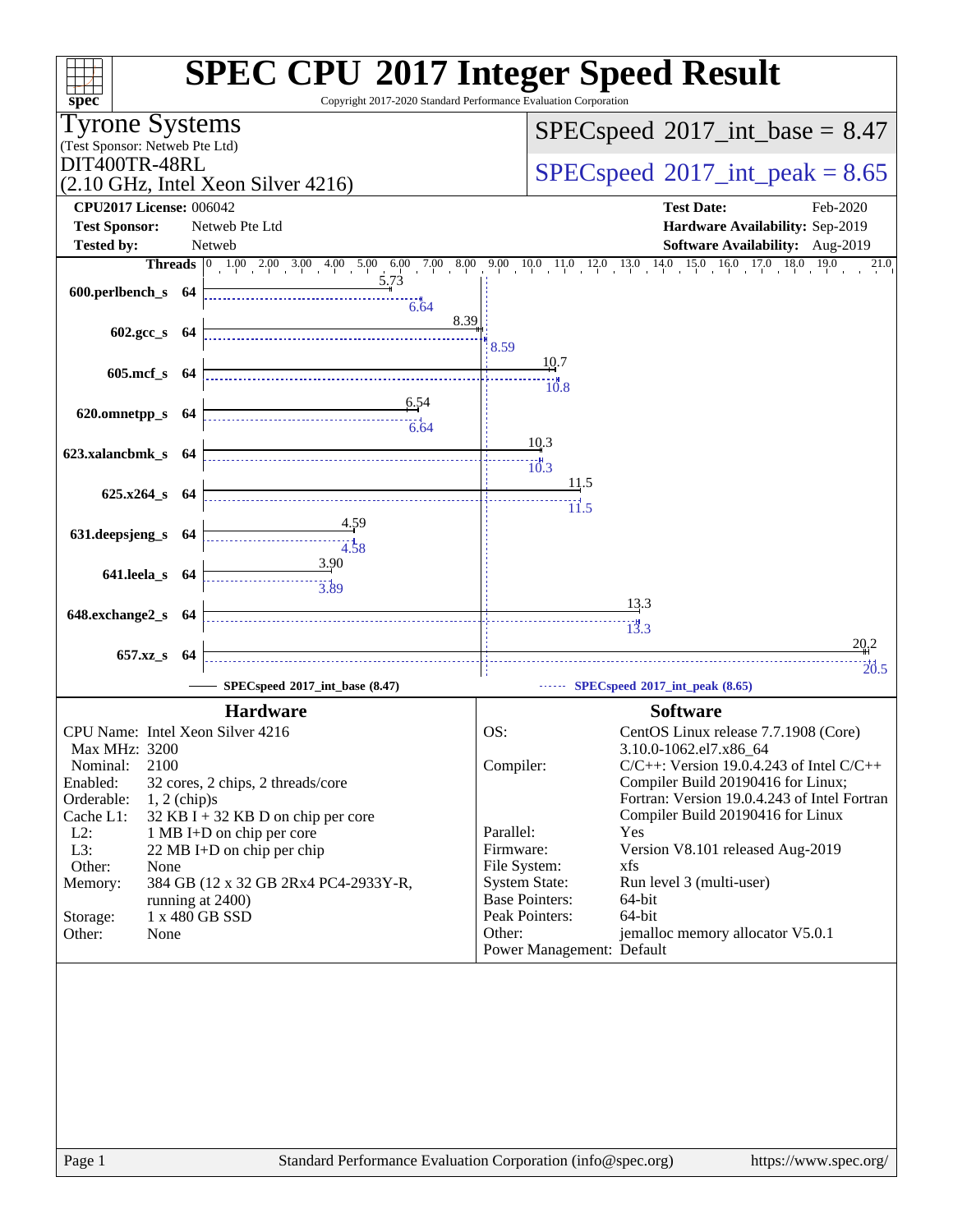Copyright 2017-2020 Standard Performance Evaluation Corporation

### Tyrone Systems

(Test Sponsor: Netweb Pte Ltd)

(2.10 GHz, Intel Xeon Silver 4216)

 $SPECspeed^{\circledcirc}2017\_int\_base = 8.47$  $SPECspeed^{\circledcirc}2017\_int\_base = 8.47$ 

DIT400TR-48RL<br>  $\begin{array}{|l|}\n\hline\n\text{OPT400TR-48RL}\n\hline\n\text{OPT400TR-48RL}\n\hline\n\end{array}$ 

**[CPU2017 License:](http://www.spec.org/auto/cpu2017/Docs/result-fields.html#CPU2017License)** 006042 **[Test Date:](http://www.spec.org/auto/cpu2017/Docs/result-fields.html#TestDate)** Feb-2020 **[Test Sponsor:](http://www.spec.org/auto/cpu2017/Docs/result-fields.html#TestSponsor)** Netweb Pte Ltd **[Hardware Availability:](http://www.spec.org/auto/cpu2017/Docs/result-fields.html#HardwareAvailability)** Sep-2019 **[Tested by:](http://www.spec.org/auto/cpu2017/Docs/result-fields.html#Testedby)** Netweb **[Software Availability:](http://www.spec.org/auto/cpu2017/Docs/result-fields.html#SoftwareAvailability)** Aug-2019

### **[Results Table](http://www.spec.org/auto/cpu2017/Docs/result-fields.html#ResultsTable)**

|                                     | <b>Base</b>    |                |              |                |       |                |       | <b>Peak</b>    |                |              |                |              |                |              |
|-------------------------------------|----------------|----------------|--------------|----------------|-------|----------------|-------|----------------|----------------|--------------|----------------|--------------|----------------|--------------|
| <b>Benchmark</b>                    | <b>Threads</b> | <b>Seconds</b> | <b>Ratio</b> | <b>Seconds</b> | Ratio | <b>Seconds</b> | Ratio | <b>Threads</b> | <b>Seconds</b> | <b>Ratio</b> | <b>Seconds</b> | <b>Ratio</b> | <b>Seconds</b> | <b>Ratio</b> |
| $600.$ perlbench $\mathsf{S}$       | 64             | 313            | 5.67         | 310            | 5.73  | 310            | 5.73  | 64             | 269            | 6.60         | 267            | 6.64         | 267            | 6.65         |
| $602.\text{gcc}\_\text{s}$          | 64             | 478            | 8.34         | 468            | 8.51  | 475            | 8.39  | 64             | 461            | 8.64         | 465            | 8.56         | 464            | 8.59         |
| $605$ .mcf s                        | 64             | 441            | 10.7         | 448            | 10.5  | 439            | 10.7  | 64             | 437            | 10.8         | 439            | 10.8         | 436            | 10.8         |
| 620.omnetpp_s                       | 64             | 249            | 6.56         | 249            | 6.54  | 263            | 6.20  | 64             | 246            | 6.64         | 246            | 6.64         | 246            | 6.62         |
| 623.xalancbmk s                     | 64             | 138            | 10.3         | 137            | 10.3  | 138            | 10.3  | 64             | 137            | 10.3         | 138            | 10.3         | 138            | 10.2         |
| 625.x264 s                          | 64             | 154            | 11.5         | 154            | 11.5  | 154            | 11.5  | 64             | 153            | 11.5         | 154            | 11.5         | 154            | 11.5         |
| 631.deepsjeng_s                     | 64             | 312            | 4.59         | 313            | 4.58  | 312            | 4.59  | 64             | 312            | 4.59         | 313            | 4.58         | 313            | 4.58         |
| 641.leela s                         | 64             | 438            | 3.90         | 438            | 3.90  | 438            | 3.90  | 64             | 438            | 3.89         | 438            | 3.89         | 438            | 3.89         |
| 648.exchange2_s                     | 64             | 221            | 13.3         | 222            | 13.3  | 221            | 13.3  | 64             | 223            | 13.2         | 222            | 13.3         | 221            | 13.3         |
| $657.xz$ s                          | 64             | 307            | 20.2         | 305            | 20.3  | 307            | 20.1  | 64             | 302            | 20.5         | 305            | 20.3         | 302            | 20.5         |
| $SPECspeed*2017$ int base =<br>8.47 |                |                |              |                |       |                |       |                |                |              |                |              |                |              |

**[SPECspeed](http://www.spec.org/auto/cpu2017/Docs/result-fields.html#SPECspeed2017intpeak)[2017\\_int\\_peak =](http://www.spec.org/auto/cpu2017/Docs/result-fields.html#SPECspeed2017intpeak) 8.65**

Results appear in the [order in which they were run.](http://www.spec.org/auto/cpu2017/Docs/result-fields.html#RunOrder) Bold underlined text [indicates a median measurement](http://www.spec.org/auto/cpu2017/Docs/result-fields.html#Median).

### **[Compiler Notes](http://www.spec.org/auto/cpu2017/Docs/result-fields.html#CompilerNotes)**

SPEC has learned that this result, which used an evaluation compiler, was submitted contrary to the compiler license terms.

Intel has granted a one-time waiver for this result.

### **[Operating System Notes](http://www.spec.org/auto/cpu2017/Docs/result-fields.html#OperatingSystemNotes)**

Stack size set to unlimited using "ulimit -s unlimited"

### **[Environment Variables Notes](http://www.spec.org/auto/cpu2017/Docs/result-fields.html#EnvironmentVariablesNotes)**

```
Environment variables set by runcpu before the start of the run:
KMP AFFINITY = "granularity=fine, scatter"
LD_LIBRARY_PATH =
      "/home/cpu2017/lib/ia32:/home/cpu2017/lib/intel64:/home/cpu2017/je5.0.1-
      32:/home/cpu2017/je5.0.1-64"
OMP_STACKSIZE = "192M"
```
### **[General Notes](http://www.spec.org/auto/cpu2017/Docs/result-fields.html#GeneralNotes)**

 Binaries compiled on a system with 1x Intel Core i9-7900X CPU + 32GB RAM memory using Redhat Enterprise Linux 7.5 Transparent Huge Pages enabled by default Prior to runcpu invocation Filesystem page cache synced and cleared with: sync; echo 3> /proc/sys/vm/drop\_caches

**(Continued on next page)**

| Page 2<br>Standard Performance Evaluation Corporation (info@spec.org) | https://www.spec.org/ |
|-----------------------------------------------------------------------|-----------------------|
|-----------------------------------------------------------------------|-----------------------|

**[spec](http://www.spec.org/)**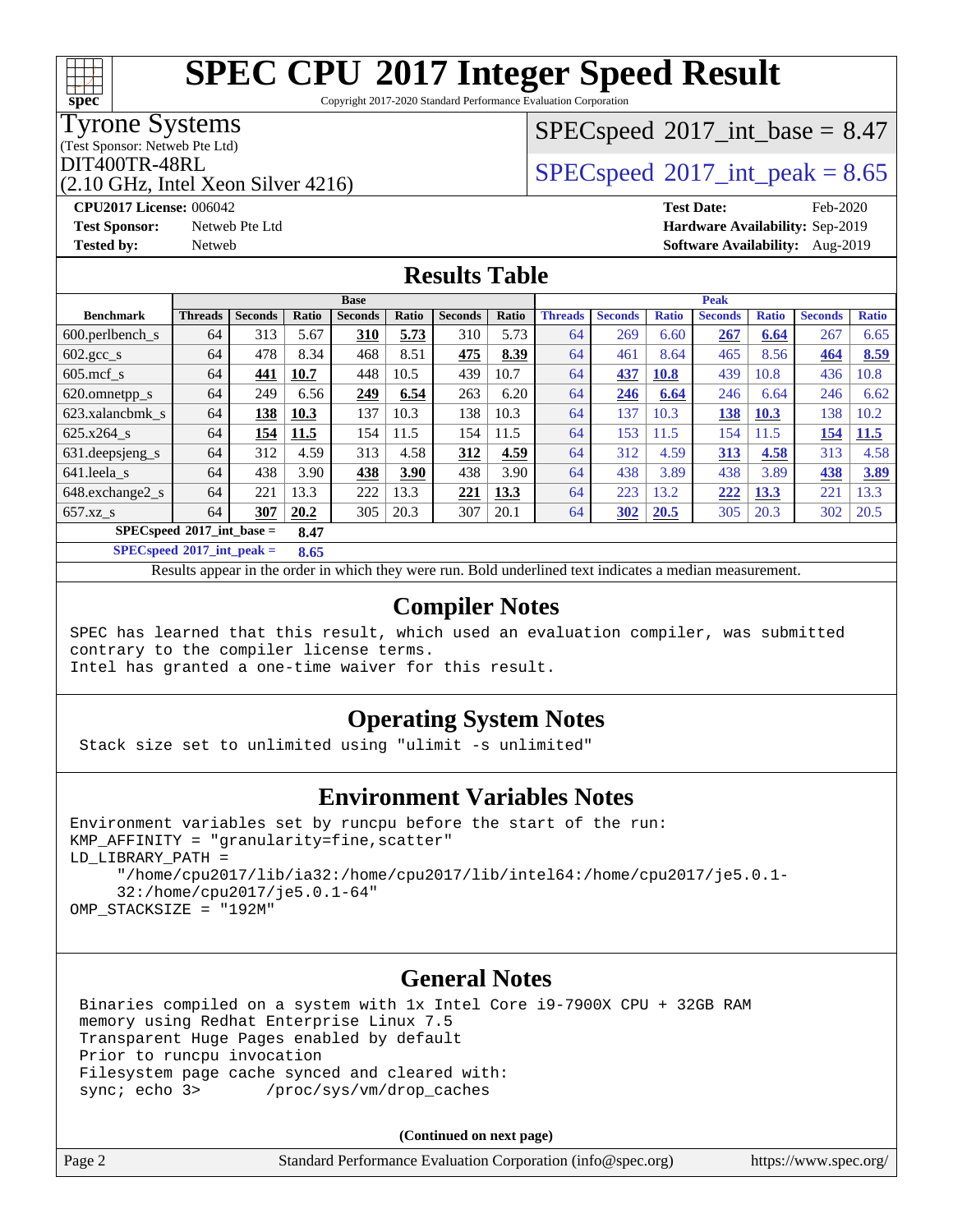Copyright 2017-2020 Standard Performance Evaluation Corporation

Tyrone Systems

**[spec](http://www.spec.org/)**

 $SPECspeed^{\circ}2017\_int\_base = 8.47$  $SPECspeed^{\circ}2017\_int\_base = 8.47$ 

(Test Sponsor: Netweb Pte Ltd)

DIT400TR-48RL<br>  $SPECspeed^{\circ}2017$  $SPECspeed^{\circ}2017$ \_int\_peak = 8.65

**[CPU2017 License:](http://www.spec.org/auto/cpu2017/Docs/result-fields.html#CPU2017License)** 006042 **[Test Date:](http://www.spec.org/auto/cpu2017/Docs/result-fields.html#TestDate)** Feb-2020

**[Test Sponsor:](http://www.spec.org/auto/cpu2017/Docs/result-fields.html#TestSponsor)** Netweb Pte Ltd **[Hardware Availability:](http://www.spec.org/auto/cpu2017/Docs/result-fields.html#HardwareAvailability)** Sep-2019 **[Tested by:](http://www.spec.org/auto/cpu2017/Docs/result-fields.html#Testedby)** Netweb **[Software Availability:](http://www.spec.org/auto/cpu2017/Docs/result-fields.html#SoftwareAvailability)** Aug-2019

(2.10 GHz, Intel Xeon Silver 4216)

### **[General Notes \(Continued\)](http://www.spec.org/auto/cpu2017/Docs/result-fields.html#GeneralNotes)**

Page 3 Standard Performance Evaluation Corporation [\(info@spec.org\)](mailto:info@spec.org) <https://www.spec.org/> NA: The test sponsor attests, as of date of publication, that CVE-2017-5754 (Meltdown) is mitigated in the system as tested and documented. Yes: The test sponsor attests, as of date of publication, that CVE-2017-5753 (Spectre variant 1) is mitigated in the system as tested and documented. Yes: The test sponsor attests, as of date of publication, that CVE-2017-5715 (Spectre variant 2) is mitigated in the system as tested and documented. jemalloc, a general purpose malloc implementation built with the RedHat Enterprise 7.5, and the system compiler gcc 4.8.5 sources available from jemalloc.net or<https://github.com/jemalloc/jemalloc/releases> **[Platform Notes](http://www.spec.org/auto/cpu2017/Docs/result-fields.html#PlatformNotes)** Sysinfo program /home/cpu2017/bin/sysinfo Rev: r6365 of 2019-08-21 295195f888a3d7edb1e6e46a485a0011 running on NODE6 Mon Oct 7 16:52:36 2019 SUT (System Under Test) info as seen by some common utilities. For more information on this section, see <https://www.spec.org/cpu2017/Docs/config.html#sysinfo> From /proc/cpuinfo model name : Intel(R) Xeon(R) Silver 4216 CPU @ 2.10GHz 2 "physical id"s (chips) 64 "processors" cores, siblings (Caution: counting these is hw and system dependent. The following excerpts from /proc/cpuinfo might not be reliable. Use with caution.) cpu cores : 16 siblings : 32 physical 0: cores 0 1 2 3 4 5 6 7 8 9 10 11 12 13 14 15 physical 1: cores 0 1 2 3 4 5 6 7 8 9 10 11 12 13 14 15 From lscpu: Architecture: x86\_64 CPU op-mode(s): 32-bit, 64-bit Byte Order: Little Endian  $CPU(s):$  64 On-line CPU(s) list: 0-63 Thread(s) per core: 2 Core(s) per socket: 16 Socket(s): 2 NUMA node(s): 2 Vendor ID: GenuineIntel CPU family: 6 Model: 85 Model name: Intel(R) Xeon(R) Silver 4216 CPU @ 2.10GHz **(Continued on next page)**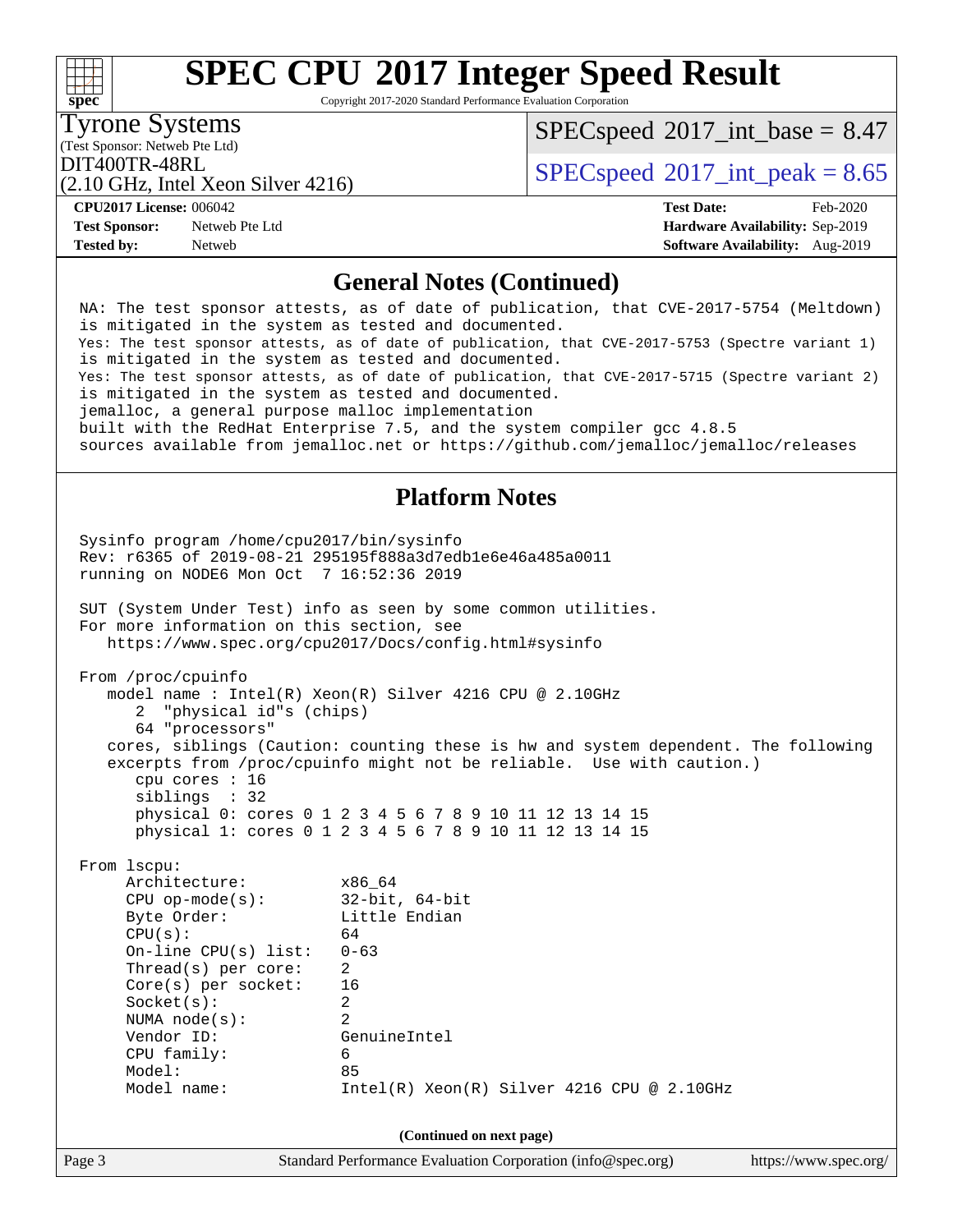Copyright 2017-2020 Standard Performance Evaluation Corporation

(Test Sponsor: Netweb Pte Ltd) Tyrone Systems

**[spec](http://www.spec.org/)**

 $SPECspeed^{\circ}2017\_int\_base = 8.47$  $SPECspeed^{\circ}2017\_int\_base = 8.47$ 

DIT400TR-48RL<br>  $SPECspeed^{\circ}2017$  $SPECspeed^{\circ}2017$ \_int\_peak = 8.65

**[Test Sponsor:](http://www.spec.org/auto/cpu2017/Docs/result-fields.html#TestSponsor)** Netweb Pte Ltd **[Hardware Availability:](http://www.spec.org/auto/cpu2017/Docs/result-fields.html#HardwareAvailability)** Sep-2019

(2.10 GHz, Intel Xeon Silver 4216)

**[CPU2017 License:](http://www.spec.org/auto/cpu2017/Docs/result-fields.html#CPU2017License)** 006042 **[Test Date:](http://www.spec.org/auto/cpu2017/Docs/result-fields.html#TestDate)** Feb-2020 **[Tested by:](http://www.spec.org/auto/cpu2017/Docs/result-fields.html#Testedby)** Netweb **[Software Availability:](http://www.spec.org/auto/cpu2017/Docs/result-fields.html#SoftwareAvailability)** Aug-2019

### **[Platform Notes \(Continued\)](http://www.spec.org/auto/cpu2017/Docs/result-fields.html#PlatformNotes)**

| Stepping:               | 7                  |
|-------------------------|--------------------|
| CPU MHz:                | 800.317            |
| $CPU$ max $MHz$ :       | 3200.0000          |
| CPU min MHz:            | 800.0000           |
| BogoMIPS:               | 4200.00            |
| Virtualization:         | $VT - x$           |
| $L1d$ cache:            | 32K                |
| $L1i$ cache:            | 32K                |
| $L2$ cache:             | 1024K              |
| $L3$ cache:             | 22528K             |
| NUMA $node0$ $CPU(s)$ : | $0 - 15, 32 - 47$  |
| NUMA $node1$ $CPU(s)$ : | $16 - 31, 48 - 63$ |
| Flanc:                  | fnu wme de nee     |

 Flags: fpu vme de pse tsc msr pae mce cx8 apic sep mtrr pge mca cmov pat pse36 clflush dts acpi mmx fxsr sse sse2 ss ht tm pbe syscall nx pdpe1gb rdtscp lm constant\_tsc art arch\_perfmon pebs bts rep\_good nopl xtopology nonstop\_tsc aperfmperf eagerfpu pni pclmulqdq dtes64 monitor ds\_cpl vmx smx est tm2 ssse3 sdbg fma cx16 xtpr pdcm pcid dca sse4\_1 sse4\_2 x2apic movbe popcnt tsc\_deadline\_timer aes xsave avx f16c rdrand lahf\_lm abm 3dnowprefetch epb cat\_l3 cdp\_l3 intel\_ppin intel\_pt ssbd mba ibrs ibpb stibp ibrs\_enhanced tpr\_shadow vnmi flexpriority ept vpid fsgsbase tsc\_adjust bmi1 hle avx2 smep bmi2 erms invpcid rtm cqm mpx rdt\_a avx512f avx512dq rdseed adx smap clflushopt clwb avx512cd avx512bw avx512vl xsaveopt xsavec xgetbv1 cqm\_llc cqm\_occup\_llc cqm\_mbm\_total cqm\_mbm\_local dtherm ida arat pln pts hwp hwp\_act\_window hwp\_epp hwp\_pkg\_req pku ospke avx512\_vnni md\_clear spec\_ctrl intel\_stibp flush\_l1d arch\_capabilities

```
 /proc/cpuinfo cache data
   cache size : 22528 KB
```
 From numactl --hardware WARNING: a numactl 'node' might or might not correspond to a physical chip. available: 2 nodes (0-1) node 0 cpus: 0 1 2 3 4 5 6 7 8 9 10 11 12 13 14 15 32 33 34 35 36 37 38 39 40 41 42 43 44 45 46 47 node 0 size: 195228 MB node 0 free: 166848 MB node 1 cpus: 16 17 18 19 20 21 22 23 24 25 26 27 28 29 30 31 48 49 50 51 52 53 54 55 56 57 58 59 60 61 62 63 node 1 size: 196608 MB node 1 free: 170232 MB node distances: node 0 1 0: 10 21 1: 21 10 From /proc/meminfo MemTotal: 394671656 kB HugePages\_Total: 0

**(Continued on next page)**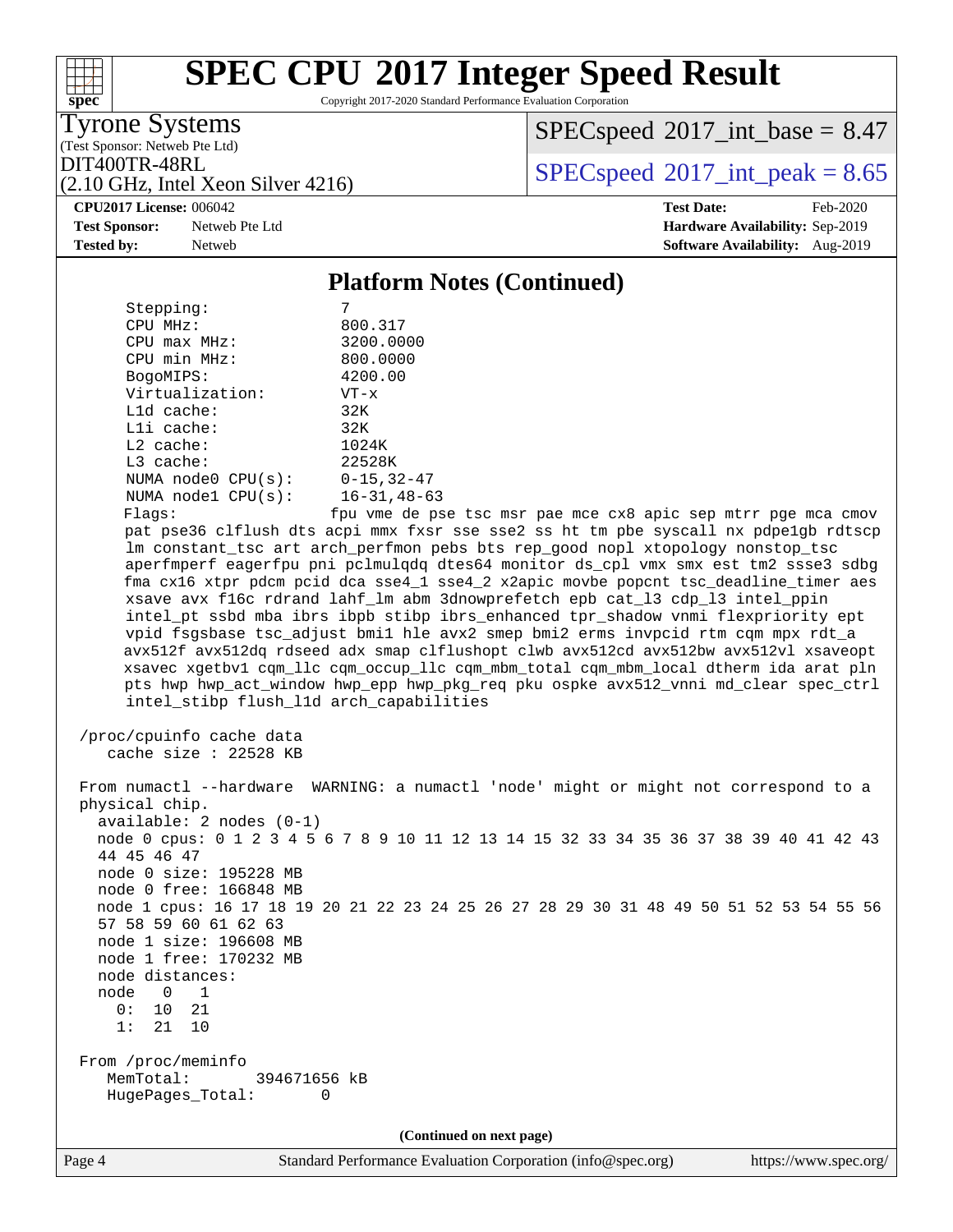#### Page 5 Standard Performance Evaluation Corporation [\(info@spec.org\)](mailto:info@spec.org) <https://www.spec.org/> **[spec](http://www.spec.org/) [SPEC CPU](http://www.spec.org/auto/cpu2017/Docs/result-fields.html#SPECCPU2017IntegerSpeedResult)[2017 Integer Speed Result](http://www.spec.org/auto/cpu2017/Docs/result-fields.html#SPECCPU2017IntegerSpeedResult)** Copyright 2017-2020 Standard Performance Evaluation Corporation (Test Sponsor: Netweb Pte Ltd) Tyrone Systems (2.10 GHz, Intel Xeon Silver 4216) DIT400TR-48RL<br>  $SPECspeed^{\circ}2017$  $SPECspeed^{\circ}2017$ \_int\_peak = 8.65  $SPECspeed^{\circ}2017\_int\_base = 8.47$  $SPECspeed^{\circ}2017\_int\_base = 8.47$ **[CPU2017 License:](http://www.spec.org/auto/cpu2017/Docs/result-fields.html#CPU2017License)** 006042 **[Test Date:](http://www.spec.org/auto/cpu2017/Docs/result-fields.html#TestDate)** Feb-2020 **[Test Sponsor:](http://www.spec.org/auto/cpu2017/Docs/result-fields.html#TestSponsor)** Netweb Pte Ltd **[Hardware Availability:](http://www.spec.org/auto/cpu2017/Docs/result-fields.html#HardwareAvailability)** Sep-2019 **[Tested by:](http://www.spec.org/auto/cpu2017/Docs/result-fields.html#Testedby)** Netweb **[Software Availability:](http://www.spec.org/auto/cpu2017/Docs/result-fields.html#SoftwareAvailability)** Aug-2019 **[Platform Notes \(Continued\)](http://www.spec.org/auto/cpu2017/Docs/result-fields.html#PlatformNotes)** Hugepagesize: 2048 kB From /etc/\*release\* /etc/\*version\* centos-release: CentOS Linux release 7.7.1908 (Core) centos-release-upstream: Derived from Red Hat Enterprise Linux 7.7 (Source) os-release: NAME="CentOS Linux" VERSION="7 (Core)" ID="centos" ID\_LIKE="rhel fedora" VERSION\_ID="7" PRETTY\_NAME="CentOS Linux 7 (Core)" ANSI\_COLOR="0;31" CPE\_NAME="cpe:/o:centos:centos:7" redhat-release: CentOS Linux release 7.7.1908 (Core) system-release: CentOS Linux release 7.7.1908 (Core) system-release-cpe: cpe:/o:centos:centos:7 uname -a: Linux NODE6 3.10.0-1062.el7.x86\_64 #1 SMP Wed Aug 7 18:08:02 UTC 2019 x86\_64 x86\_64 x86\_64 GNU/Linux Kernel self-reported vulnerability status: CVE-2018-3620 (L1 Terminal Fault): Not affected Microarchitectural Data Sampling: Not affected CVE-2017-5754 (Meltdown): Not affected CVE-2018-3639 (Speculative Store Bypass): Mitigation: Speculative Store Bypass disabled via prctl and seccomp CVE-2017-5753 (Spectre variant 1): Mitigation: Load fences, \_\_user pointer sanitization CVE-2017-5715 (Spectre variant 2): Mitigation: Full retpoline, IBPB run-level 3 Oct 5 20:44 SPEC is set to: /home/cpu2017 Filesystem Type Size Used Avail Use% Mounted on<br>
/dev/mapper/centos-home xfs 392G 196G 197G 50% /home /dev/mapper/centos-home xfs From /sys/devices/virtual/dmi/id BIOS: American Megatrends Inc. V8.101 08/02/2019 Vendor: Tyrone Systems Product: DIT400TR-48RL Serial: empty Additional information from dmidecode follows. WARNING: Use caution when you interpret this section. The 'dmidecode' program reads system data which is "intended to allow **(Continued on next page)**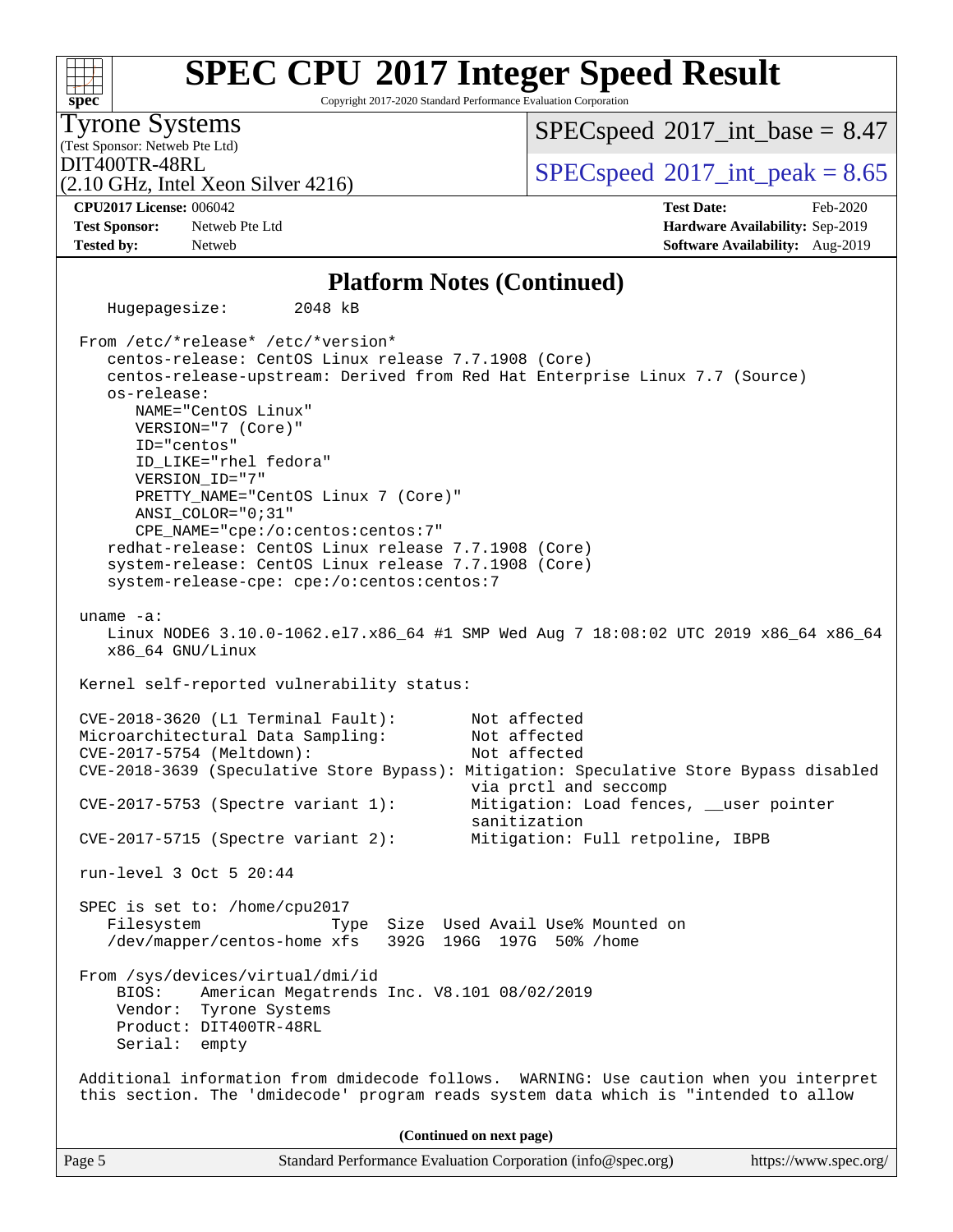Copyright 2017-2020 Standard Performance Evaluation Corporation

#### Tyrone Systems

**[spec](http://www.spec.org/)**

(Test Sponsor: Netweb Pte Ltd)

 $SPECspeed*2017\_int\_base = 8.47$  $SPECspeed*2017\_int\_base = 8.47$ 

(2.10 GHz, Intel Xeon Silver 4216)

DIT400TR-48RL<br>  $SPECspeed^{\circ}2017\_int\_peak = 8.65$  $SPECspeed^{\circ}2017\_int\_peak = 8.65$ 

**[Test Sponsor:](http://www.spec.org/auto/cpu2017/Docs/result-fields.html#TestSponsor)** Netweb Pte Ltd **[Hardware Availability:](http://www.spec.org/auto/cpu2017/Docs/result-fields.html#HardwareAvailability)** Sep-2019 **[Tested by:](http://www.spec.org/auto/cpu2017/Docs/result-fields.html#Testedby)** Netweb **[Software Availability:](http://www.spec.org/auto/cpu2017/Docs/result-fields.html#SoftwareAvailability)** Aug-2019

**[CPU2017 License:](http://www.spec.org/auto/cpu2017/Docs/result-fields.html#CPU2017License)** 006042 **[Test Date:](http://www.spec.org/auto/cpu2017/Docs/result-fields.html#TestDate)** Feb-2020

### **[Platform Notes \(Continued\)](http://www.spec.org/auto/cpu2017/Docs/result-fields.html#PlatformNotes)**

 hardware to be accurately determined", but the intent may not be met, as there are frequent changes to hardware, firmware, and the "DMTF SMBIOS" standard.

(End of data from sysinfo program)

### **[Compiler Version Notes](http://www.spec.org/auto/cpu2017/Docs/result-fields.html#CompilerVersionNotes)**

| $600.$ perlbench s(base, peak) $602.$ gcc s(base, peak) $605.$ mcf s(base,<br>C<br>peak) $625.x264$ s(base, peak) $657.xz$ s(base, peak)                                                                                                                                |
|-------------------------------------------------------------------------------------------------------------------------------------------------------------------------------------------------------------------------------------------------------------------------|
| Intel(R) C Intel(R) 64 Compiler for applications running on Intel(R) 64,<br>Version 19.0.4.243 Build 20190416<br>Copyright (C) 1985-2019 Intel Corporation. All rights reserved.<br>icc: NOTE: The evaluation period for this product ends on 2-nov-2019 UTC.           |
| 620.omnetpp s(base, peak) 623.xalancbmk s(base, peak)<br>$C++$<br>$631$ .deepsjeng s(base, peak) $641$ .leela s(base, peak)                                                                                                                                             |
| Intel(R) $C++$ Intel(R) 64 Compiler for applications running on Intel(R) 64,<br>Version 19.0.4.243 Build 20190416<br>Copyright (C) 1985-2019 Intel Corporation. All rights reserved.<br>icpc: NOTE: The evaluation period for this product ends on 2-nov-2019 UTC.      |
| Fortran   648. exchange2_s(base, peak)                                                                                                                                                                                                                                  |
| $Intel(R)$ Fortran Intel(R) 64 Compiler for applications running on Intel(R)<br>64, Version 19.0.4.243 Build 20190416<br>Copyright (C) 1985-2019 Intel Corporation. All rights reserved.<br>ifort: NOTE: The evaluation period for this product ends on 2-nov-2019 UTC. |

### **[Base Compiler Invocation](http://www.spec.org/auto/cpu2017/Docs/result-fields.html#BaseCompilerInvocation)**

[C benchmarks](http://www.spec.org/auto/cpu2017/Docs/result-fields.html#Cbenchmarks): [icc -m64 -std=c11](http://www.spec.org/cpu2017/results/res2020q1/cpu2017-20200218-20935.flags.html#user_CCbase_intel_icc_64bit_c11_33ee0cdaae7deeeab2a9725423ba97205ce30f63b9926c2519791662299b76a0318f32ddfffdc46587804de3178b4f9328c46fa7c2b0cd779d7a61945c91cd35)

[C++ benchmarks:](http://www.spec.org/auto/cpu2017/Docs/result-fields.html#CXXbenchmarks) [icpc -m64](http://www.spec.org/cpu2017/results/res2020q1/cpu2017-20200218-20935.flags.html#user_CXXbase_intel_icpc_64bit_4ecb2543ae3f1412ef961e0650ca070fec7b7afdcd6ed48761b84423119d1bf6bdf5cad15b44d48e7256388bc77273b966e5eb805aefd121eb22e9299b2ec9d9)

**(Continued on next page)**

Page 6 Standard Performance Evaluation Corporation [\(info@spec.org\)](mailto:info@spec.org) <https://www.spec.org/>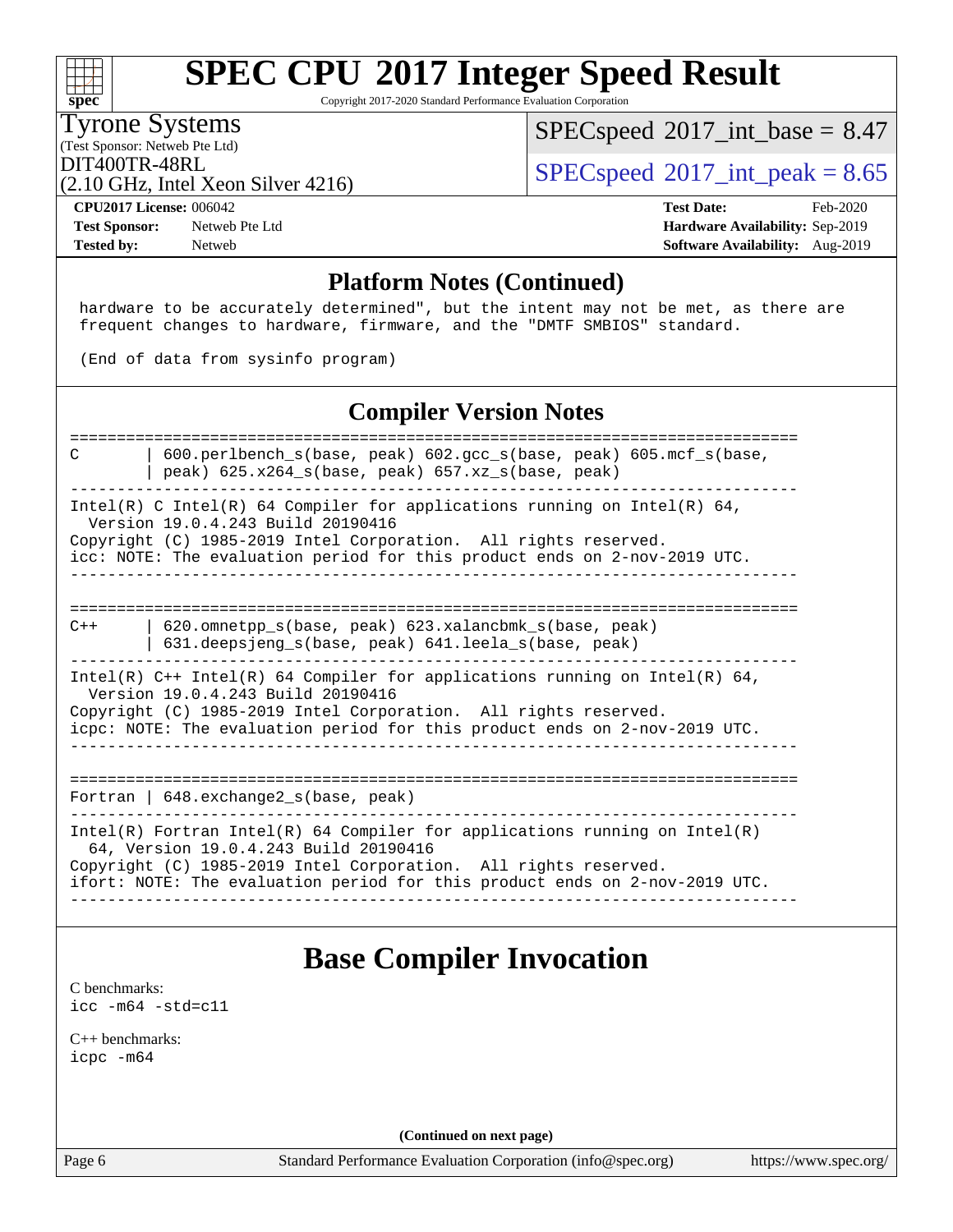Copyright 2017-2020 Standard Performance Evaluation Corporation

#### Tyrone Systems

**[spec](http://www.spec.org/)**

(Test Sponsor: Netweb Pte Ltd)

 $SPECspeed^{\circ}2017\_int\_base = 8.47$  $SPECspeed^{\circ}2017\_int\_base = 8.47$ 

(2.10 GHz, Intel Xeon Silver 4216)

DIT400TR-48RL<br>  $SPECspeed^{\circ}2017$  $SPECspeed^{\circ}2017$ \_int\_peak = 8.65

**[CPU2017 License:](http://www.spec.org/auto/cpu2017/Docs/result-fields.html#CPU2017License)** 006042 **[Test Date:](http://www.spec.org/auto/cpu2017/Docs/result-fields.html#TestDate)** Feb-2020 **[Test Sponsor:](http://www.spec.org/auto/cpu2017/Docs/result-fields.html#TestSponsor)** Netweb Pte Ltd **[Hardware Availability:](http://www.spec.org/auto/cpu2017/Docs/result-fields.html#HardwareAvailability)** Sep-2019 **[Tested by:](http://www.spec.org/auto/cpu2017/Docs/result-fields.html#Testedby)** Netweb **[Software Availability:](http://www.spec.org/auto/cpu2017/Docs/result-fields.html#SoftwareAvailability)** Aug-2019

### **[Base Compiler Invocation \(Continued\)](http://www.spec.org/auto/cpu2017/Docs/result-fields.html#BaseCompilerInvocation)**

[Fortran benchmarks](http://www.spec.org/auto/cpu2017/Docs/result-fields.html#Fortranbenchmarks):

[ifort -m64](http://www.spec.org/cpu2017/results/res2020q1/cpu2017-20200218-20935.flags.html#user_FCbase_intel_ifort_64bit_24f2bb282fbaeffd6157abe4f878425411749daecae9a33200eee2bee2fe76f3b89351d69a8130dd5949958ce389cf37ff59a95e7a40d588e8d3a57e0c3fd751)

### **[Base Portability Flags](http://www.spec.org/auto/cpu2017/Docs/result-fields.html#BasePortabilityFlags)**

 600.perlbench\_s: [-DSPEC\\_LP64](http://www.spec.org/cpu2017/results/res2020q1/cpu2017-20200218-20935.flags.html#b600.perlbench_s_basePORTABILITY_DSPEC_LP64) [-DSPEC\\_LINUX\\_X64](http://www.spec.org/cpu2017/results/res2020q1/cpu2017-20200218-20935.flags.html#b600.perlbench_s_baseCPORTABILITY_DSPEC_LINUX_X64) 602.gcc\_s: [-DSPEC\\_LP64](http://www.spec.org/cpu2017/results/res2020q1/cpu2017-20200218-20935.flags.html#suite_basePORTABILITY602_gcc_s_DSPEC_LP64) 605.mcf\_s: [-DSPEC\\_LP64](http://www.spec.org/cpu2017/results/res2020q1/cpu2017-20200218-20935.flags.html#suite_basePORTABILITY605_mcf_s_DSPEC_LP64) 620.omnetpp\_s: [-DSPEC\\_LP64](http://www.spec.org/cpu2017/results/res2020q1/cpu2017-20200218-20935.flags.html#suite_basePORTABILITY620_omnetpp_s_DSPEC_LP64) 623.xalancbmk\_s: [-DSPEC\\_LP64](http://www.spec.org/cpu2017/results/res2020q1/cpu2017-20200218-20935.flags.html#suite_basePORTABILITY623_xalancbmk_s_DSPEC_LP64) [-DSPEC\\_LINUX](http://www.spec.org/cpu2017/results/res2020q1/cpu2017-20200218-20935.flags.html#b623.xalancbmk_s_baseCXXPORTABILITY_DSPEC_LINUX) 625.x264\_s: [-DSPEC\\_LP64](http://www.spec.org/cpu2017/results/res2020q1/cpu2017-20200218-20935.flags.html#suite_basePORTABILITY625_x264_s_DSPEC_LP64) 631.deepsjeng\_s: [-DSPEC\\_LP64](http://www.spec.org/cpu2017/results/res2020q1/cpu2017-20200218-20935.flags.html#suite_basePORTABILITY631_deepsjeng_s_DSPEC_LP64) 641.leela\_s: [-DSPEC\\_LP64](http://www.spec.org/cpu2017/results/res2020q1/cpu2017-20200218-20935.flags.html#suite_basePORTABILITY641_leela_s_DSPEC_LP64) 648.exchange2\_s: [-DSPEC\\_LP64](http://www.spec.org/cpu2017/results/res2020q1/cpu2017-20200218-20935.flags.html#suite_basePORTABILITY648_exchange2_s_DSPEC_LP64) 657.xz\_s: [-DSPEC\\_LP64](http://www.spec.org/cpu2017/results/res2020q1/cpu2017-20200218-20935.flags.html#suite_basePORTABILITY657_xz_s_DSPEC_LP64)

### **[Base Optimization Flags](http://www.spec.org/auto/cpu2017/Docs/result-fields.html#BaseOptimizationFlags)**

#### [C benchmarks](http://www.spec.org/auto/cpu2017/Docs/result-fields.html#Cbenchmarks):

[-Wl,-z,muldefs](http://www.spec.org/cpu2017/results/res2020q1/cpu2017-20200218-20935.flags.html#user_CCbase_link_force_multiple1_b4cbdb97b34bdee9ceefcfe54f4c8ea74255f0b02a4b23e853cdb0e18eb4525ac79b5a88067c842dd0ee6996c24547a27a4b99331201badda8798ef8a743f577) [-xCORE-AVX512](http://www.spec.org/cpu2017/results/res2020q1/cpu2017-20200218-20935.flags.html#user_CCbase_f-xCORE-AVX512) [-ipo](http://www.spec.org/cpu2017/results/res2020q1/cpu2017-20200218-20935.flags.html#user_CCbase_f-ipo) [-O3](http://www.spec.org/cpu2017/results/res2020q1/cpu2017-20200218-20935.flags.html#user_CCbase_f-O3) [-no-prec-div](http://www.spec.org/cpu2017/results/res2020q1/cpu2017-20200218-20935.flags.html#user_CCbase_f-no-prec-div) [-qopt-mem-layout-trans=4](http://www.spec.org/cpu2017/results/res2020q1/cpu2017-20200218-20935.flags.html#user_CCbase_f-qopt-mem-layout-trans_fa39e755916c150a61361b7846f310bcdf6f04e385ef281cadf3647acec3f0ae266d1a1d22d972a7087a248fd4e6ca390a3634700869573d231a252c784941a8) [-qopenmp](http://www.spec.org/cpu2017/results/res2020q1/cpu2017-20200218-20935.flags.html#user_CCbase_qopenmp_16be0c44f24f464004c6784a7acb94aca937f053568ce72f94b139a11c7c168634a55f6653758ddd83bcf7b8463e8028bb0b48b77bcddc6b78d5d95bb1df2967) [-DSPEC\\_OPENMP](http://www.spec.org/cpu2017/results/res2020q1/cpu2017-20200218-20935.flags.html#suite_CCbase_DSPEC_OPENMP) [-L/usr/local/je5.0.1-64/lib](http://www.spec.org/cpu2017/results/res2020q1/cpu2017-20200218-20935.flags.html#user_CCbase_jemalloc_link_path64_4b10a636b7bce113509b17f3bd0d6226c5fb2346b9178c2d0232c14f04ab830f976640479e5c33dc2bcbbdad86ecfb6634cbbd4418746f06f368b512fced5394) [-ljemalloc](http://www.spec.org/cpu2017/results/res2020q1/cpu2017-20200218-20935.flags.html#user_CCbase_jemalloc_link_lib_d1249b907c500fa1c0672f44f562e3d0f79738ae9e3c4a9c376d49f265a04b9c99b167ecedbf6711b3085be911c67ff61f150a17b3472be731631ba4d0471706)

#### [C++ benchmarks:](http://www.spec.org/auto/cpu2017/Docs/result-fields.html#CXXbenchmarks)

[-Wl,-z,muldefs](http://www.spec.org/cpu2017/results/res2020q1/cpu2017-20200218-20935.flags.html#user_CXXbase_link_force_multiple1_b4cbdb97b34bdee9ceefcfe54f4c8ea74255f0b02a4b23e853cdb0e18eb4525ac79b5a88067c842dd0ee6996c24547a27a4b99331201badda8798ef8a743f577) [-xCORE-AVX512](http://www.spec.org/cpu2017/results/res2020q1/cpu2017-20200218-20935.flags.html#user_CXXbase_f-xCORE-AVX512) [-ipo](http://www.spec.org/cpu2017/results/res2020q1/cpu2017-20200218-20935.flags.html#user_CXXbase_f-ipo) [-O3](http://www.spec.org/cpu2017/results/res2020q1/cpu2017-20200218-20935.flags.html#user_CXXbase_f-O3) [-no-prec-div](http://www.spec.org/cpu2017/results/res2020q1/cpu2017-20200218-20935.flags.html#user_CXXbase_f-no-prec-div) [-qopt-mem-layout-trans=4](http://www.spec.org/cpu2017/results/res2020q1/cpu2017-20200218-20935.flags.html#user_CXXbase_f-qopt-mem-layout-trans_fa39e755916c150a61361b7846f310bcdf6f04e385ef281cadf3647acec3f0ae266d1a1d22d972a7087a248fd4e6ca390a3634700869573d231a252c784941a8) [-L/usr/local/IntelCompiler19/compilers\\_and\\_libraries\\_2019.4.243/linux/compiler/lib/intel64](http://www.spec.org/cpu2017/results/res2020q1/cpu2017-20200218-20935.flags.html#user_CXXbase_qkmalloc_link_0e25fd8d823d97a508b6b9df8c6ba8c33d724255297fd01b536ab673c8761acf6be96286bf81849ebb04c4e73d9bcd0931ac053c3251c83521d4e9ece82d3c82) [-lqkmalloc](http://www.spec.org/cpu2017/results/res2020q1/cpu2017-20200218-20935.flags.html#user_CXXbase_qkmalloc_link_lib_79a818439969f771c6bc311cfd333c00fc099dad35c030f5aab9dda831713d2015205805422f83de8875488a2991c0a156aaa600e1f9138f8fc37004abc96dc5)

#### [Fortran benchmarks:](http://www.spec.org/auto/cpu2017/Docs/result-fields.html#Fortranbenchmarks)

[-xCORE-AVX512](http://www.spec.org/cpu2017/results/res2020q1/cpu2017-20200218-20935.flags.html#user_FCbase_f-xCORE-AVX512) [-ipo](http://www.spec.org/cpu2017/results/res2020q1/cpu2017-20200218-20935.flags.html#user_FCbase_f-ipo) [-O3](http://www.spec.org/cpu2017/results/res2020q1/cpu2017-20200218-20935.flags.html#user_FCbase_f-O3) [-no-prec-div](http://www.spec.org/cpu2017/results/res2020q1/cpu2017-20200218-20935.flags.html#user_FCbase_f-no-prec-div) [-qopt-mem-layout-trans=4](http://www.spec.org/cpu2017/results/res2020q1/cpu2017-20200218-20935.flags.html#user_FCbase_f-qopt-mem-layout-trans_fa39e755916c150a61361b7846f310bcdf6f04e385ef281cadf3647acec3f0ae266d1a1d22d972a7087a248fd4e6ca390a3634700869573d231a252c784941a8) [-nostandard-realloc-lhs](http://www.spec.org/cpu2017/results/res2020q1/cpu2017-20200218-20935.flags.html#user_FCbase_f_2003_std_realloc_82b4557e90729c0f113870c07e44d33d6f5a304b4f63d4c15d2d0f1fab99f5daaed73bdb9275d9ae411527f28b936061aa8b9c8f2d63842963b95c9dd6426b8a)

### **[Peak Compiler Invocation](http://www.spec.org/auto/cpu2017/Docs/result-fields.html#PeakCompilerInvocation)**

[C benchmarks](http://www.spec.org/auto/cpu2017/Docs/result-fields.html#Cbenchmarks): [icc -m64 -std=c11](http://www.spec.org/cpu2017/results/res2020q1/cpu2017-20200218-20935.flags.html#user_CCpeak_intel_icc_64bit_c11_33ee0cdaae7deeeab2a9725423ba97205ce30f63b9926c2519791662299b76a0318f32ddfffdc46587804de3178b4f9328c46fa7c2b0cd779d7a61945c91cd35)

[C++ benchmarks:](http://www.spec.org/auto/cpu2017/Docs/result-fields.html#CXXbenchmarks) [icpc -m64](http://www.spec.org/cpu2017/results/res2020q1/cpu2017-20200218-20935.flags.html#user_CXXpeak_intel_icpc_64bit_4ecb2543ae3f1412ef961e0650ca070fec7b7afdcd6ed48761b84423119d1bf6bdf5cad15b44d48e7256388bc77273b966e5eb805aefd121eb22e9299b2ec9d9)

**(Continued on next page)**

Page 7 Standard Performance Evaluation Corporation [\(info@spec.org\)](mailto:info@spec.org) <https://www.spec.org/>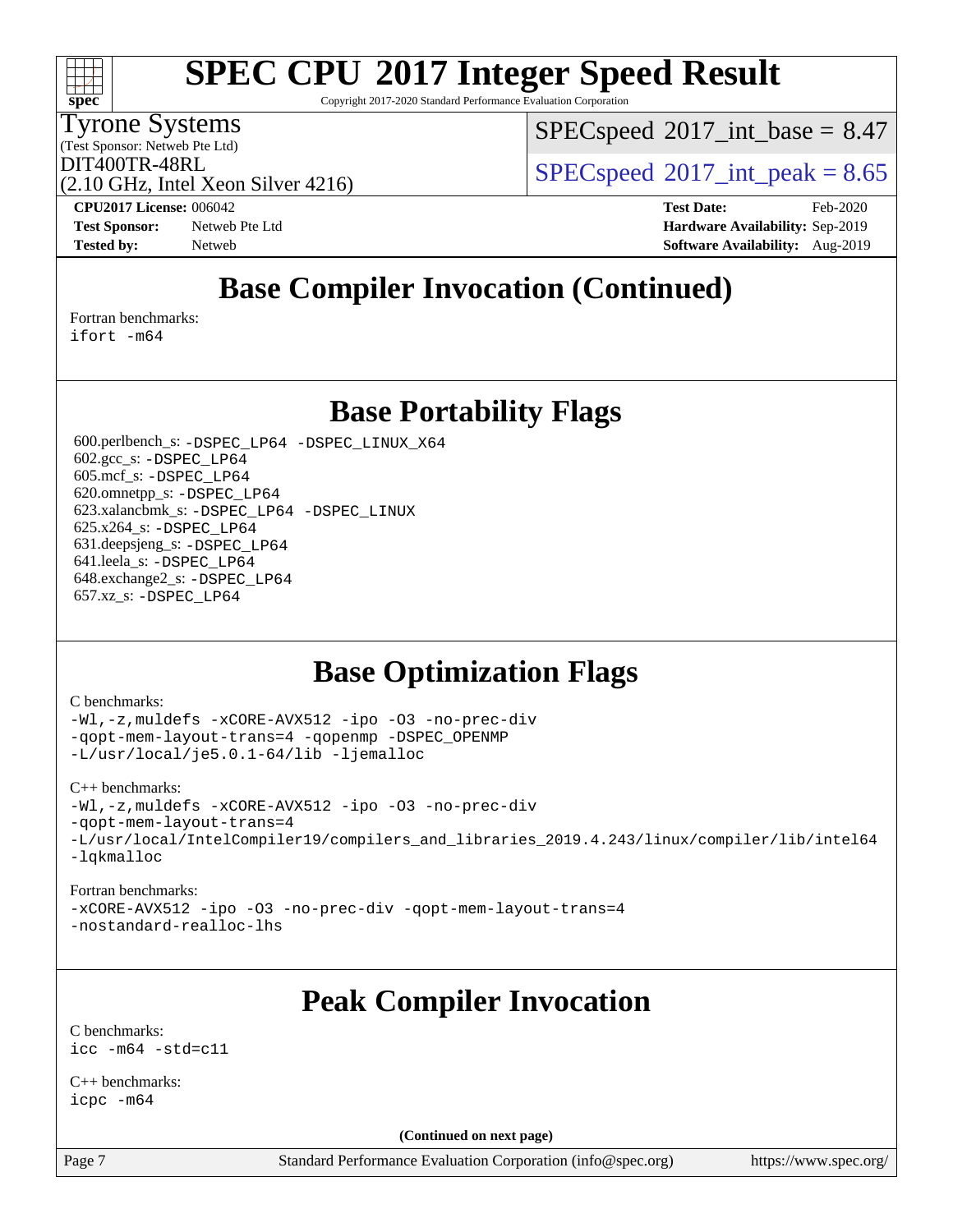Copyright 2017-2020 Standard Performance Evaluation Corporation

#### Tyrone Systems

**[spec](http://www.spec.org/)**

 $+\ +$ 

(Test Sponsor: Netweb Pte Ltd)

 $SPECspeed^{\circ}2017\_int\_base = 8.47$  $SPECspeed^{\circ}2017\_int\_base = 8.47$ 

(2.10 GHz, Intel Xeon Silver 4216)

DIT400TR-48RL<br>  $SPECspeed^{\circ}2017$  $SPECspeed^{\circ}2017$ \_int\_peak = 8.65

**[CPU2017 License:](http://www.spec.org/auto/cpu2017/Docs/result-fields.html#CPU2017License)** 006042 **[Test Date:](http://www.spec.org/auto/cpu2017/Docs/result-fields.html#TestDate)** Feb-2020

**[Test Sponsor:](http://www.spec.org/auto/cpu2017/Docs/result-fields.html#TestSponsor)** Netweb Pte Ltd **[Hardware Availability:](http://www.spec.org/auto/cpu2017/Docs/result-fields.html#HardwareAvailability)** Sep-2019 **[Tested by:](http://www.spec.org/auto/cpu2017/Docs/result-fields.html#Testedby)** Netweb **[Software Availability:](http://www.spec.org/auto/cpu2017/Docs/result-fields.html#SoftwareAvailability)** Aug-2019

### **[Peak Compiler Invocation \(Continued\)](http://www.spec.org/auto/cpu2017/Docs/result-fields.html#PeakCompilerInvocation)**

[Fortran benchmarks](http://www.spec.org/auto/cpu2017/Docs/result-fields.html#Fortranbenchmarks): [ifort -m64](http://www.spec.org/cpu2017/results/res2020q1/cpu2017-20200218-20935.flags.html#user_FCpeak_intel_ifort_64bit_24f2bb282fbaeffd6157abe4f878425411749daecae9a33200eee2bee2fe76f3b89351d69a8130dd5949958ce389cf37ff59a95e7a40d588e8d3a57e0c3fd751)

**[Peak Portability Flags](http://www.spec.org/auto/cpu2017/Docs/result-fields.html#PeakPortabilityFlags)**

Same as Base Portability Flags

### **[Peak Optimization Flags](http://www.spec.org/auto/cpu2017/Docs/result-fields.html#PeakOptimizationFlags)**

[C benchmarks](http://www.spec.org/auto/cpu2017/Docs/result-fields.html#Cbenchmarks):

 $600.$ perlbench\_s:  $-W1$ ,  $-z$ , muldefs  $-prof-gen(pass 1)$  $-prof-gen(pass 1)$   $-prof-use(pass 2)$  $-prof-use(pass 2)$  [-O2](http://www.spec.org/cpu2017/results/res2020q1/cpu2017-20200218-20935.flags.html#user_peakPASS1_COPTIMIZE600_perlbench_s_f-O2) [-xCORE-AVX512](http://www.spec.org/cpu2017/results/res2020q1/cpu2017-20200218-20935.flags.html#user_peakPASS2_COPTIMIZE600_perlbench_s_f-xCORE-AVX512) [-qopt-mem-layout-trans=4](http://www.spec.org/cpu2017/results/res2020q1/cpu2017-20200218-20935.flags.html#user_peakPASS1_COPTIMIZEPASS2_COPTIMIZE600_perlbench_s_f-qopt-mem-layout-trans_fa39e755916c150a61361b7846f310bcdf6f04e385ef281cadf3647acec3f0ae266d1a1d22d972a7087a248fd4e6ca390a3634700869573d231a252c784941a8) [-ipo](http://www.spec.org/cpu2017/results/res2020q1/cpu2017-20200218-20935.flags.html#user_peakPASS2_COPTIMIZE600_perlbench_s_f-ipo) [-O3](http://www.spec.org/cpu2017/results/res2020q1/cpu2017-20200218-20935.flags.html#user_peakPASS2_COPTIMIZE600_perlbench_s_f-O3) [-no-prec-div](http://www.spec.org/cpu2017/results/res2020q1/cpu2017-20200218-20935.flags.html#user_peakPASS2_COPTIMIZE600_perlbench_s_f-no-prec-div) [-DSPEC\\_SUPPRESS\\_OPENMP](http://www.spec.org/cpu2017/results/res2020q1/cpu2017-20200218-20935.flags.html#suite_peakPASS1_COPTIMIZE600_perlbench_s_DSPEC_SUPPRESS_OPENMP) [-qopenmp](http://www.spec.org/cpu2017/results/res2020q1/cpu2017-20200218-20935.flags.html#user_peakPASS2_COPTIMIZE600_perlbench_s_qopenmp_16be0c44f24f464004c6784a7acb94aca937f053568ce72f94b139a11c7c168634a55f6653758ddd83bcf7b8463e8028bb0b48b77bcddc6b78d5d95bb1df2967) [-DSPEC\\_OPENMP](http://www.spec.org/cpu2017/results/res2020q1/cpu2017-20200218-20935.flags.html#suite_peakPASS2_COPTIMIZE600_perlbench_s_DSPEC_OPENMP) [-fno-strict-overflow](http://www.spec.org/cpu2017/results/res2020q1/cpu2017-20200218-20935.flags.html#user_peakEXTRA_OPTIMIZE600_perlbench_s_f-fno-strict-overflow) [-L/usr/local/je5.0.1-64/lib](http://www.spec.org/cpu2017/results/res2020q1/cpu2017-20200218-20935.flags.html#user_peakEXTRA_LIBS600_perlbench_s_jemalloc_link_path64_4b10a636b7bce113509b17f3bd0d6226c5fb2346b9178c2d0232c14f04ab830f976640479e5c33dc2bcbbdad86ecfb6634cbbd4418746f06f368b512fced5394) [-ljemalloc](http://www.spec.org/cpu2017/results/res2020q1/cpu2017-20200218-20935.flags.html#user_peakEXTRA_LIBS600_perlbench_s_jemalloc_link_lib_d1249b907c500fa1c0672f44f562e3d0f79738ae9e3c4a9c376d49f265a04b9c99b167ecedbf6711b3085be911c67ff61f150a17b3472be731631ba4d0471706) 602.gcc\_s: [-Wl,-z,muldefs](http://www.spec.org/cpu2017/results/res2020q1/cpu2017-20200218-20935.flags.html#user_peakEXTRA_LDFLAGS602_gcc_s_link_force_multiple1_b4cbdb97b34bdee9ceefcfe54f4c8ea74255f0b02a4b23e853cdb0e18eb4525ac79b5a88067c842dd0ee6996c24547a27a4b99331201badda8798ef8a743f577) [-prof-gen](http://www.spec.org/cpu2017/results/res2020q1/cpu2017-20200218-20935.flags.html#user_peakPASS1_CFLAGSPASS1_LDFLAGS602_gcc_s_prof_gen_5aa4926d6013ddb2a31985c654b3eb18169fc0c6952a63635c234f711e6e63dd76e94ad52365559451ec499a2cdb89e4dc58ba4c67ef54ca681ffbe1461d6b36)(pass 1) [-prof-use](http://www.spec.org/cpu2017/results/res2020q1/cpu2017-20200218-20935.flags.html#user_peakPASS2_CFLAGSPASS2_LDFLAGS602_gcc_s_prof_use_1a21ceae95f36a2b53c25747139a6c16ca95bd9def2a207b4f0849963b97e94f5260e30a0c64f4bb623698870e679ca08317ef8150905d41bd88c6f78df73f19)(pass 2) [-O2](http://www.spec.org/cpu2017/results/res2020q1/cpu2017-20200218-20935.flags.html#user_peakPASS1_COPTIMIZE602_gcc_s_f-O2) [-xCORE-AVX512](http://www.spec.org/cpu2017/results/res2020q1/cpu2017-20200218-20935.flags.html#user_peakPASS2_COPTIMIZE602_gcc_s_f-xCORE-AVX512) [-qopt-mem-layout-trans=4](http://www.spec.org/cpu2017/results/res2020q1/cpu2017-20200218-20935.flags.html#user_peakPASS1_COPTIMIZEPASS2_COPTIMIZE602_gcc_s_f-qopt-mem-layout-trans_fa39e755916c150a61361b7846f310bcdf6f04e385ef281cadf3647acec3f0ae266d1a1d22d972a7087a248fd4e6ca390a3634700869573d231a252c784941a8) [-ipo](http://www.spec.org/cpu2017/results/res2020q1/cpu2017-20200218-20935.flags.html#user_peakPASS2_COPTIMIZE602_gcc_s_f-ipo) [-O3](http://www.spec.org/cpu2017/results/res2020q1/cpu2017-20200218-20935.flags.html#user_peakPASS2_COPTIMIZE602_gcc_s_f-O3) [-no-prec-div](http://www.spec.org/cpu2017/results/res2020q1/cpu2017-20200218-20935.flags.html#user_peakPASS2_COPTIMIZE602_gcc_s_f-no-prec-div) [-DSPEC\\_SUPPRESS\\_OPENMP](http://www.spec.org/cpu2017/results/res2020q1/cpu2017-20200218-20935.flags.html#suite_peakPASS1_COPTIMIZE602_gcc_s_DSPEC_SUPPRESS_OPENMP) [-L/usr/local/je5.0.1-64/lib](http://www.spec.org/cpu2017/results/res2020q1/cpu2017-20200218-20935.flags.html#user_peakEXTRA_LIBS602_gcc_s_jemalloc_link_path64_4b10a636b7bce113509b17f3bd0d6226c5fb2346b9178c2d0232c14f04ab830f976640479e5c33dc2bcbbdad86ecfb6634cbbd4418746f06f368b512fced5394) [-ljemalloc](http://www.spec.org/cpu2017/results/res2020q1/cpu2017-20200218-20935.flags.html#user_peakEXTRA_LIBS602_gcc_s_jemalloc_link_lib_d1249b907c500fa1c0672f44f562e3d0f79738ae9e3c4a9c376d49f265a04b9c99b167ecedbf6711b3085be911c67ff61f150a17b3472be731631ba4d0471706) 605.mcf\_s: [-Wl,-z,muldefs](http://www.spec.org/cpu2017/results/res2020q1/cpu2017-20200218-20935.flags.html#user_peakEXTRA_LDFLAGS605_mcf_s_link_force_multiple1_b4cbdb97b34bdee9ceefcfe54f4c8ea74255f0b02a4b23e853cdb0e18eb4525ac79b5a88067c842dd0ee6996c24547a27a4b99331201badda8798ef8a743f577) [-prof-gen](http://www.spec.org/cpu2017/results/res2020q1/cpu2017-20200218-20935.flags.html#user_peakPASS1_CFLAGSPASS1_LDFLAGS605_mcf_s_prof_gen_5aa4926d6013ddb2a31985c654b3eb18169fc0c6952a63635c234f711e6e63dd76e94ad52365559451ec499a2cdb89e4dc58ba4c67ef54ca681ffbe1461d6b36)(pass 1) [-prof-use](http://www.spec.org/cpu2017/results/res2020q1/cpu2017-20200218-20935.flags.html#user_peakPASS2_CFLAGSPASS2_LDFLAGS605_mcf_s_prof_use_1a21ceae95f36a2b53c25747139a6c16ca95bd9def2a207b4f0849963b97e94f5260e30a0c64f4bb623698870e679ca08317ef8150905d41bd88c6f78df73f19)(pass 2) [-ipo](http://www.spec.org/cpu2017/results/res2020q1/cpu2017-20200218-20935.flags.html#user_peakPASS1_COPTIMIZEPASS2_COPTIMIZE605_mcf_s_f-ipo) [-xCORE-AVX512](http://www.spec.org/cpu2017/results/res2020q1/cpu2017-20200218-20935.flags.html#user_peakPASS2_COPTIMIZE605_mcf_s_f-xCORE-AVX512) [-O3](http://www.spec.org/cpu2017/results/res2020q1/cpu2017-20200218-20935.flags.html#user_peakPASS1_COPTIMIZEPASS2_COPTIMIZE605_mcf_s_f-O3) [-no-prec-div](http://www.spec.org/cpu2017/results/res2020q1/cpu2017-20200218-20935.flags.html#user_peakPASS1_COPTIMIZEPASS2_COPTIMIZE605_mcf_s_f-no-prec-div) [-qopt-mem-layout-trans=4](http://www.spec.org/cpu2017/results/res2020q1/cpu2017-20200218-20935.flags.html#user_peakPASS1_COPTIMIZEPASS2_COPTIMIZE605_mcf_s_f-qopt-mem-layout-trans_fa39e755916c150a61361b7846f310bcdf6f04e385ef281cadf3647acec3f0ae266d1a1d22d972a7087a248fd4e6ca390a3634700869573d231a252c784941a8) [-DSPEC\\_SUPPRESS\\_OPENMP](http://www.spec.org/cpu2017/results/res2020q1/cpu2017-20200218-20935.flags.html#suite_peakPASS1_COPTIMIZE605_mcf_s_DSPEC_SUPPRESS_OPENMP) [-qopenmp](http://www.spec.org/cpu2017/results/res2020q1/cpu2017-20200218-20935.flags.html#user_peakPASS2_COPTIMIZE605_mcf_s_qopenmp_16be0c44f24f464004c6784a7acb94aca937f053568ce72f94b139a11c7c168634a55f6653758ddd83bcf7b8463e8028bb0b48b77bcddc6b78d5d95bb1df2967) [-DSPEC\\_OPENMP](http://www.spec.org/cpu2017/results/res2020q1/cpu2017-20200218-20935.flags.html#suite_peakPASS2_COPTIMIZE605_mcf_s_DSPEC_OPENMP) [-L/usr/local/je5.0.1-64/lib](http://www.spec.org/cpu2017/results/res2020q1/cpu2017-20200218-20935.flags.html#user_peakEXTRA_LIBS605_mcf_s_jemalloc_link_path64_4b10a636b7bce113509b17f3bd0d6226c5fb2346b9178c2d0232c14f04ab830f976640479e5c33dc2bcbbdad86ecfb6634cbbd4418746f06f368b512fced5394) [-ljemalloc](http://www.spec.org/cpu2017/results/res2020q1/cpu2017-20200218-20935.flags.html#user_peakEXTRA_LIBS605_mcf_s_jemalloc_link_lib_d1249b907c500fa1c0672f44f562e3d0f79738ae9e3c4a9c376d49f265a04b9c99b167ecedbf6711b3085be911c67ff61f150a17b3472be731631ba4d0471706) 625.x264\_s: [-Wl,-z,muldefs](http://www.spec.org/cpu2017/results/res2020q1/cpu2017-20200218-20935.flags.html#user_peakEXTRA_LDFLAGS625_x264_s_link_force_multiple1_b4cbdb97b34bdee9ceefcfe54f4c8ea74255f0b02a4b23e853cdb0e18eb4525ac79b5a88067c842dd0ee6996c24547a27a4b99331201badda8798ef8a743f577) [-xCORE-AVX512](http://www.spec.org/cpu2017/results/res2020q1/cpu2017-20200218-20935.flags.html#user_peakCOPTIMIZE625_x264_s_f-xCORE-AVX512) [-ipo](http://www.spec.org/cpu2017/results/res2020q1/cpu2017-20200218-20935.flags.html#user_peakCOPTIMIZE625_x264_s_f-ipo) [-O3](http://www.spec.org/cpu2017/results/res2020q1/cpu2017-20200218-20935.flags.html#user_peakCOPTIMIZE625_x264_s_f-O3) [-no-prec-div](http://www.spec.org/cpu2017/results/res2020q1/cpu2017-20200218-20935.flags.html#user_peakCOPTIMIZE625_x264_s_f-no-prec-div) [-qopt-mem-layout-trans=4](http://www.spec.org/cpu2017/results/res2020q1/cpu2017-20200218-20935.flags.html#user_peakCOPTIMIZE625_x264_s_f-qopt-mem-layout-trans_fa39e755916c150a61361b7846f310bcdf6f04e385ef281cadf3647acec3f0ae266d1a1d22d972a7087a248fd4e6ca390a3634700869573d231a252c784941a8) [-qopenmp](http://www.spec.org/cpu2017/results/res2020q1/cpu2017-20200218-20935.flags.html#user_peakCOPTIMIZE625_x264_s_qopenmp_16be0c44f24f464004c6784a7acb94aca937f053568ce72f94b139a11c7c168634a55f6653758ddd83bcf7b8463e8028bb0b48b77bcddc6b78d5d95bb1df2967) [-DSPEC\\_OPENMP](http://www.spec.org/cpu2017/results/res2020q1/cpu2017-20200218-20935.flags.html#suite_peakCOPTIMIZE625_x264_s_DSPEC_OPENMP) [-L/usr/local/je5.0.1-64/lib](http://www.spec.org/cpu2017/results/res2020q1/cpu2017-20200218-20935.flags.html#user_peakEXTRA_LIBS625_x264_s_jemalloc_link_path64_4b10a636b7bce113509b17f3bd0d6226c5fb2346b9178c2d0232c14f04ab830f976640479e5c33dc2bcbbdad86ecfb6634cbbd4418746f06f368b512fced5394) [-ljemalloc](http://www.spec.org/cpu2017/results/res2020q1/cpu2017-20200218-20935.flags.html#user_peakEXTRA_LIBS625_x264_s_jemalloc_link_lib_d1249b907c500fa1c0672f44f562e3d0f79738ae9e3c4a9c376d49f265a04b9c99b167ecedbf6711b3085be911c67ff61f150a17b3472be731631ba4d0471706)  $657.xz_s: -Wl, -z,$  muldefs  $-prof-qen(pass 1)$   $-prof-use(pass 2)$  $-prof-use(pass 2)$  [-O2](http://www.spec.org/cpu2017/results/res2020q1/cpu2017-20200218-20935.flags.html#user_peakPASS1_COPTIMIZE657_xz_s_f-O2) [-xCORE-AVX512](http://www.spec.org/cpu2017/results/res2020q1/cpu2017-20200218-20935.flags.html#user_peakPASS2_COPTIMIZE657_xz_s_f-xCORE-AVX512) [-qopt-mem-layout-trans=4](http://www.spec.org/cpu2017/results/res2020q1/cpu2017-20200218-20935.flags.html#user_peakPASS1_COPTIMIZEPASS2_COPTIMIZE657_xz_s_f-qopt-mem-layout-trans_fa39e755916c150a61361b7846f310bcdf6f04e385ef281cadf3647acec3f0ae266d1a1d22d972a7087a248fd4e6ca390a3634700869573d231a252c784941a8) [-ipo](http://www.spec.org/cpu2017/results/res2020q1/cpu2017-20200218-20935.flags.html#user_peakPASS2_COPTIMIZE657_xz_s_f-ipo) [-O3](http://www.spec.org/cpu2017/results/res2020q1/cpu2017-20200218-20935.flags.html#user_peakPASS2_COPTIMIZE657_xz_s_f-O3) [-no-prec-div](http://www.spec.org/cpu2017/results/res2020q1/cpu2017-20200218-20935.flags.html#user_peakPASS2_COPTIMIZE657_xz_s_f-no-prec-div) [-DSPEC\\_SUPPRESS\\_OPENMP](http://www.spec.org/cpu2017/results/res2020q1/cpu2017-20200218-20935.flags.html#suite_peakPASS1_COPTIMIZE657_xz_s_DSPEC_SUPPRESS_OPENMP) [-qopenmp](http://www.spec.org/cpu2017/results/res2020q1/cpu2017-20200218-20935.flags.html#user_peakPASS2_COPTIMIZE657_xz_s_qopenmp_16be0c44f24f464004c6784a7acb94aca937f053568ce72f94b139a11c7c168634a55f6653758ddd83bcf7b8463e8028bb0b48b77bcddc6b78d5d95bb1df2967) [-DSPEC\\_OPENMP](http://www.spec.org/cpu2017/results/res2020q1/cpu2017-20200218-20935.flags.html#suite_peakPASS2_COPTIMIZE657_xz_s_DSPEC_OPENMP) [-L/usr/local/je5.0.1-64/lib](http://www.spec.org/cpu2017/results/res2020q1/cpu2017-20200218-20935.flags.html#user_peakEXTRA_LIBS657_xz_s_jemalloc_link_path64_4b10a636b7bce113509b17f3bd0d6226c5fb2346b9178c2d0232c14f04ab830f976640479e5c33dc2bcbbdad86ecfb6634cbbd4418746f06f368b512fced5394) [-ljemalloc](http://www.spec.org/cpu2017/results/res2020q1/cpu2017-20200218-20935.flags.html#user_peakEXTRA_LIBS657_xz_s_jemalloc_link_lib_d1249b907c500fa1c0672f44f562e3d0f79738ae9e3c4a9c376d49f265a04b9c99b167ecedbf6711b3085be911c67ff61f150a17b3472be731631ba4d0471706) [C++ benchmarks:](http://www.spec.org/auto/cpu2017/Docs/result-fields.html#CXXbenchmarks) 620.omnetpp\_s: [-Wl,-z,muldefs](http://www.spec.org/cpu2017/results/res2020q1/cpu2017-20200218-20935.flags.html#user_peakEXTRA_LDFLAGS620_omnetpp_s_link_force_multiple1_b4cbdb97b34bdee9ceefcfe54f4c8ea74255f0b02a4b23e853cdb0e18eb4525ac79b5a88067c842dd0ee6996c24547a27a4b99331201badda8798ef8a743f577) [-prof-gen](http://www.spec.org/cpu2017/results/res2020q1/cpu2017-20200218-20935.flags.html#user_peakPASS1_CXXFLAGSPASS1_LDFLAGS620_omnetpp_s_prof_gen_5aa4926d6013ddb2a31985c654b3eb18169fc0c6952a63635c234f711e6e63dd76e94ad52365559451ec499a2cdb89e4dc58ba4c67ef54ca681ffbe1461d6b36)(pass 1) [-prof-use](http://www.spec.org/cpu2017/results/res2020q1/cpu2017-20200218-20935.flags.html#user_peakPASS2_CXXFLAGSPASS2_LDFLAGS620_omnetpp_s_prof_use_1a21ceae95f36a2b53c25747139a6c16ca95bd9def2a207b4f0849963b97e94f5260e30a0c64f4bb623698870e679ca08317ef8150905d41bd88c6f78df73f19)(pass 2) [-ipo](http://www.spec.org/cpu2017/results/res2020q1/cpu2017-20200218-20935.flags.html#user_peakPASS1_CXXOPTIMIZEPASS2_CXXOPTIMIZE620_omnetpp_s_f-ipo) [-xCORE-AVX512](http://www.spec.org/cpu2017/results/res2020q1/cpu2017-20200218-20935.flags.html#user_peakPASS2_CXXOPTIMIZE620_omnetpp_s_f-xCORE-AVX512) [-O3](http://www.spec.org/cpu2017/results/res2020q1/cpu2017-20200218-20935.flags.html#user_peakPASS1_CXXOPTIMIZEPASS2_CXXOPTIMIZE620_omnetpp_s_f-O3) [-no-prec-div](http://www.spec.org/cpu2017/results/res2020q1/cpu2017-20200218-20935.flags.html#user_peakPASS1_CXXOPTIMIZEPASS2_CXXOPTIMIZE620_omnetpp_s_f-no-prec-div) [-qopt-mem-layout-trans=4](http://www.spec.org/cpu2017/results/res2020q1/cpu2017-20200218-20935.flags.html#user_peakPASS1_CXXOPTIMIZEPASS2_CXXOPTIMIZE620_omnetpp_s_f-qopt-mem-layout-trans_fa39e755916c150a61361b7846f310bcdf6f04e385ef281cadf3647acec3f0ae266d1a1d22d972a7087a248fd4e6ca390a3634700869573d231a252c784941a8)

**(Continued on next page)**